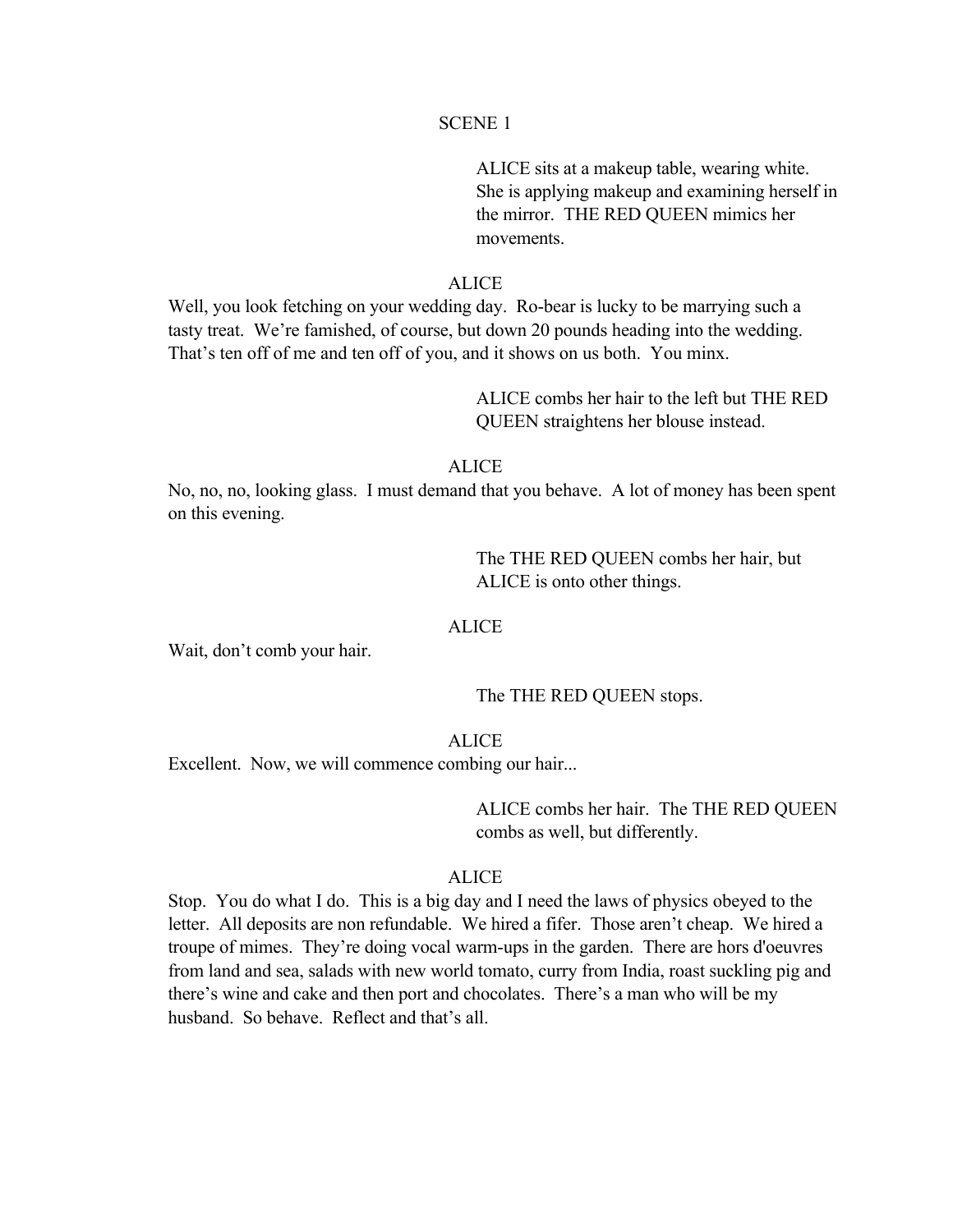ALICE goes back to applying her makeup. THE RED QUEEN mimics her again. But now, ALICE is disturbed.

## ALICE

There's something wrong. You're not really me. I know it's crazy to say, but you're not. I'm looking into a mirror and seeing somebody else. Uncanny.\*

## THE RED QUEEN

Uncanny.\*

\*Deliver "Uncanny" at the same time.

ALICE

You speak?

#### THE RED QUEEN

Knight to F3.

# ALICE

Chess? Without a board? Pawn to D5.

#### THE RED QUEEN

Pawn to G3. You don't recognize me, do you?

## **ALICE**

No, no, no, no. Bad mirror! Bishop to G4. When I bought this dresser I insisted that the woodsmith assure me that it would act in a normal and predictable manner. He put it in writing. "This mirror will just be a mirror, I swear."

## THE RED QUEEN

It's not a dresser, it's a vanity. Pawn to B3

# ALICE

It's a dresser. Knight to D7.

#### THE RED QUEEN

You look stunning. Bishop to B2.

**ALICE** 

Really? Pawn to E6. A rare compliment from my own misbehaving reflection.

#### THE RED QUEEN

See? It is a vanity. Bishop to G2.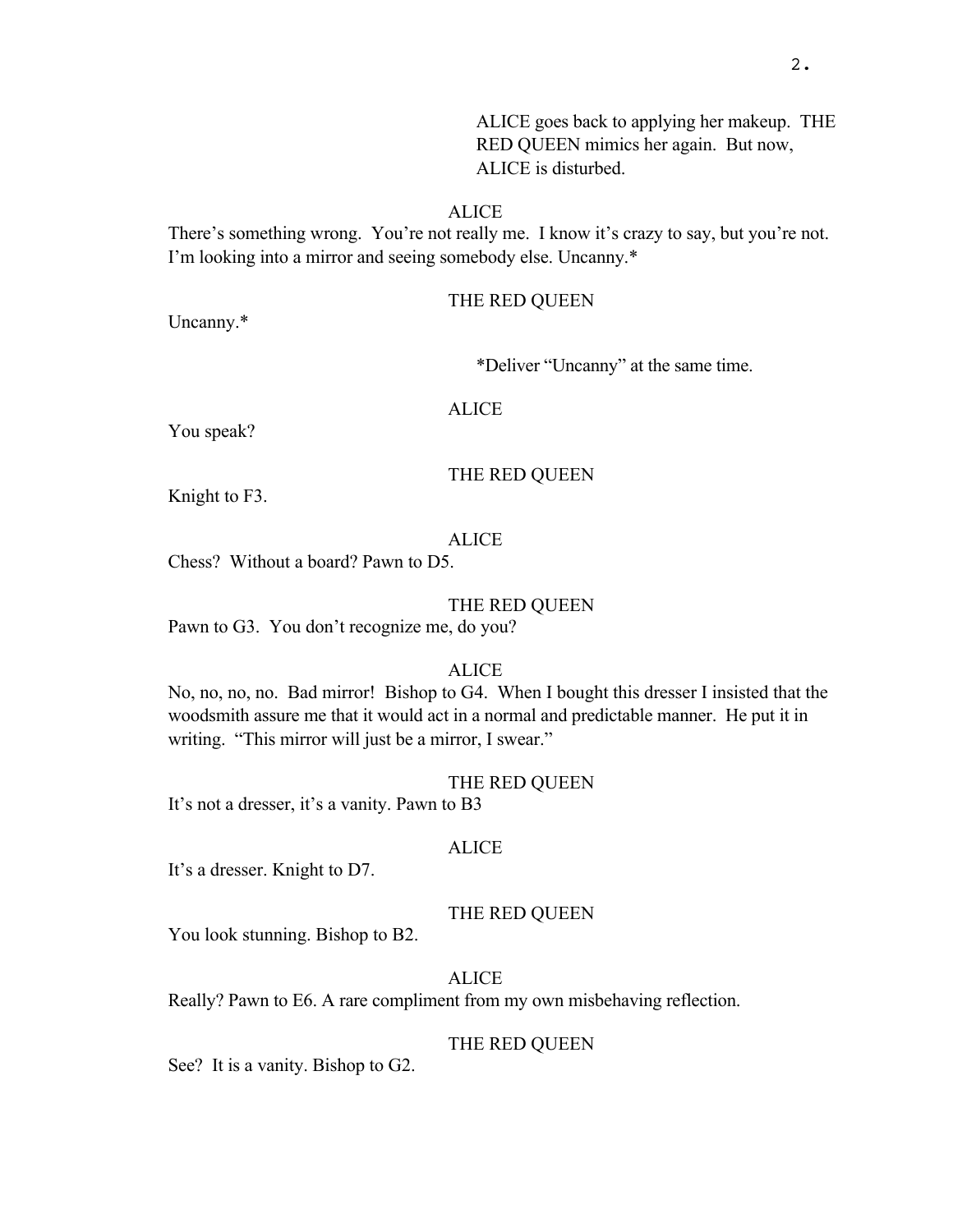My dress blue and white, why is yours red and black? Knight F6.

## THE RED QUEEN

Unpossible. Castling on the King's side.

# **ALICE**

Darn! Pawn to C6. Two people can't see the same dress as being two different colors. It's unpossible. You should be wearing what I'm wearing. You're the reflection. I have priority.

## THE RED QUEEN

When you dressed yourself in white, did you even think about what I might want to wear? Pawn D3.

#### ALICE

Reflections don't want anything. Bishop D6.

# THE RED QUEEN

A girl looks into a mirror and wishes that her reflection looked ten pounds lighter. Knight moves to D2. What do you think the reflection wants of the girl? I want, you want, you want, I want. It doubles and doubles. Ten pounds is twenty, forty, eighty, one sixty and soon losing the weight of a grain of sand is the loss of a mountain between us.

#### **ALICE**

Reflections don't want. The girl wants. I castle kingside. Phew!

## THE RED QUEEN

There's the error of your mistake. Pawn to H3, threatening your misplaced bishop.

ALICE Bishop to H5. And if you want the wedding to go well, you'll behave.

#### The THE RED QUEEN leaves the mirror.

#### THE RED QUEEN

Pawn E3.

# ALICE

Get back in that looking glass, pawn H6.

#### THE RED QUEEN

It's all about Ro-bear and I'll put myself, I mean, my Queen, on E1.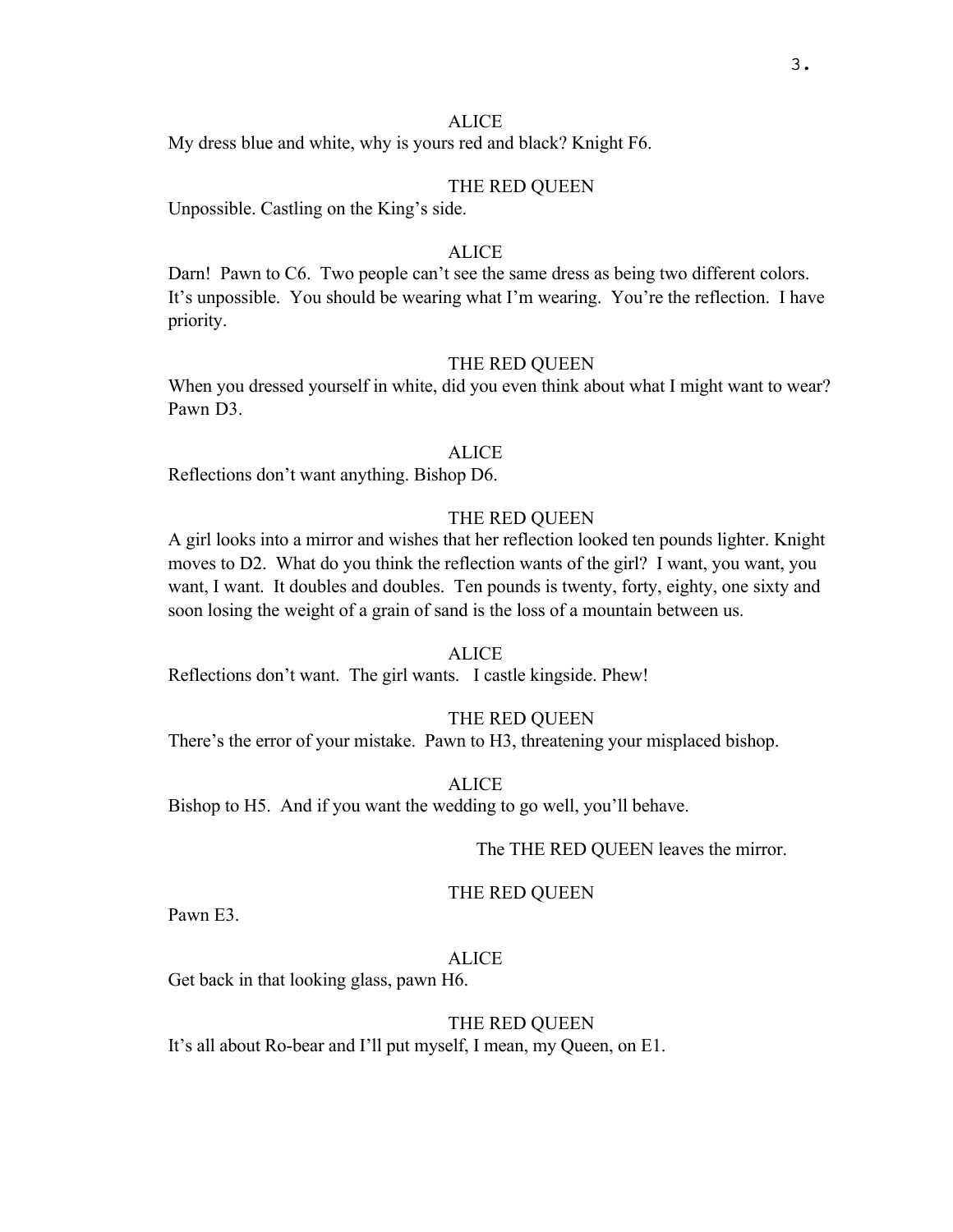I live in the normal world. I'm all grown up and about to marry a tax collector. Get used to it. He doesn't spend a lot of time in the mirror so you won't have to see him much. Queen A5.

## THE RED QUEEN

He's a tax collector? I thought he bred Basset Hounds. Pawn A3.

# ALICE

Where did you get that idea? Bishop C7. When I win, you get back in the mirror.

# THE RED QUEEN

You know how people wind up looking like their pets... Knight H4.

## **ALICE**

Pawn G5. He does not look like a basset hound! Your knight is imperiled.

# THE RED QUEEN

Floppy ears Ro-bear. Knight moves swiftly to F3.

# **ALICE**

Tax collector. It's a good living. Taxes must be collected. Pawn E5.

## THE RED QUEEN

Sounds dreary. I enjoy the drama of confrontation. Pawn E4. Now we're engaged.

## ALICE

You want me to take the pawn. I'll be sensible and move the Rook to E8 first. I'll be sensible in choosing Ro-bear and having a house in the country and one in town.

## THE RED QUEEN

Two houses? Knight H2. Between the two of us, that's four houses. We'll never not be doing housework. What's a country house to girls who have seen invisible cats, chased the White Rabbit, conversed with the March Hare and cavorted with mock turtles, broken eggs, and mad hatters? Now we're going to take up gardening?

# **ALICE**

I'm a respectable woman and so it would make sense for me to garden and decorate and entertain company, in both the town and country, rather than arguing with guillotine-happy, animate playing cards. Queen B6.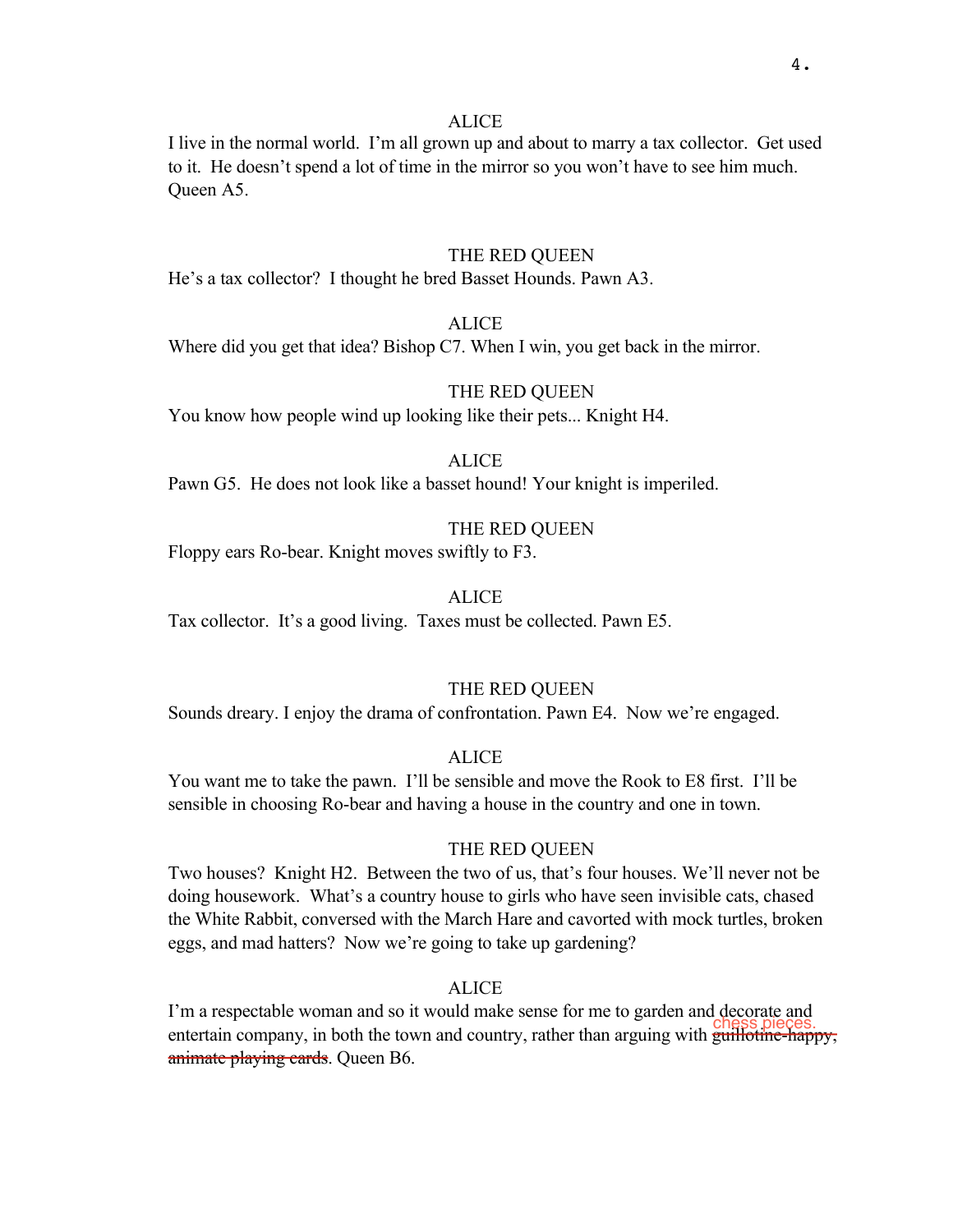Instead of that, let's go back. Queen C1.

#### ALICE

Back where? Pawn A5.

## THE RED QUEEN

Through the vanity! Rook E1.

# **ALICE**

Through the vanity? Through the vanity? That's... vain. Bishop D6. Eighteen moves and nobody has taken a piece.

## THE RED QUEEN

I'm just pointing out that we could take our lives in an entirely different and unconventional direction and that, of course, all of your happiest times were on my side of the mirror. Knight to F1.

ALICE Everything there is backwards! And while Tearned the names of all the new flowers<br>I was put on frial, on capital trial, mind you, for stealing tarts. Pawn to E4 and I take draw and insects, I nearly forgot my own name.<br>first blood, capturing your pawn.

# THE RED QUEEN

Societies evolve. Pawn to E4. An eye for an eye. Two pawns down at the start of move twenty.

I started out as a pawn, remember? ALICE I started out as a pawn, remember? ALICE<br>**Friever stole any tarts**. Bishop C5. And I became the Queen.

THE RED QUEEN So is everything backwards in here, or is everything backwards out there? You didn't have to pay Well, that's why they had a trial. It would be barbaric to execute an innocent person taxes here. Two individually system is arbitrary.<br>without putting them on trial first. The system out here is easily as arbitrary. You jail people for falling behind on taxes. Knight to E3.

## ALICE

Taxes are the obligation of the patriot. A society's rooks and bishops aren't free you know. Rook to D8.

#### THE RED QUEEN

You jail people for stealing bread to feed their families! *Quelle damage. Quelle miserable!* Knight F1. I just keep moving that piece back and forth...

#### ALICE

I have to get ready to get married. Go back to being my reflection and please be accurate about it. Pawn G4, which I think is a mistake. We can finish the game later.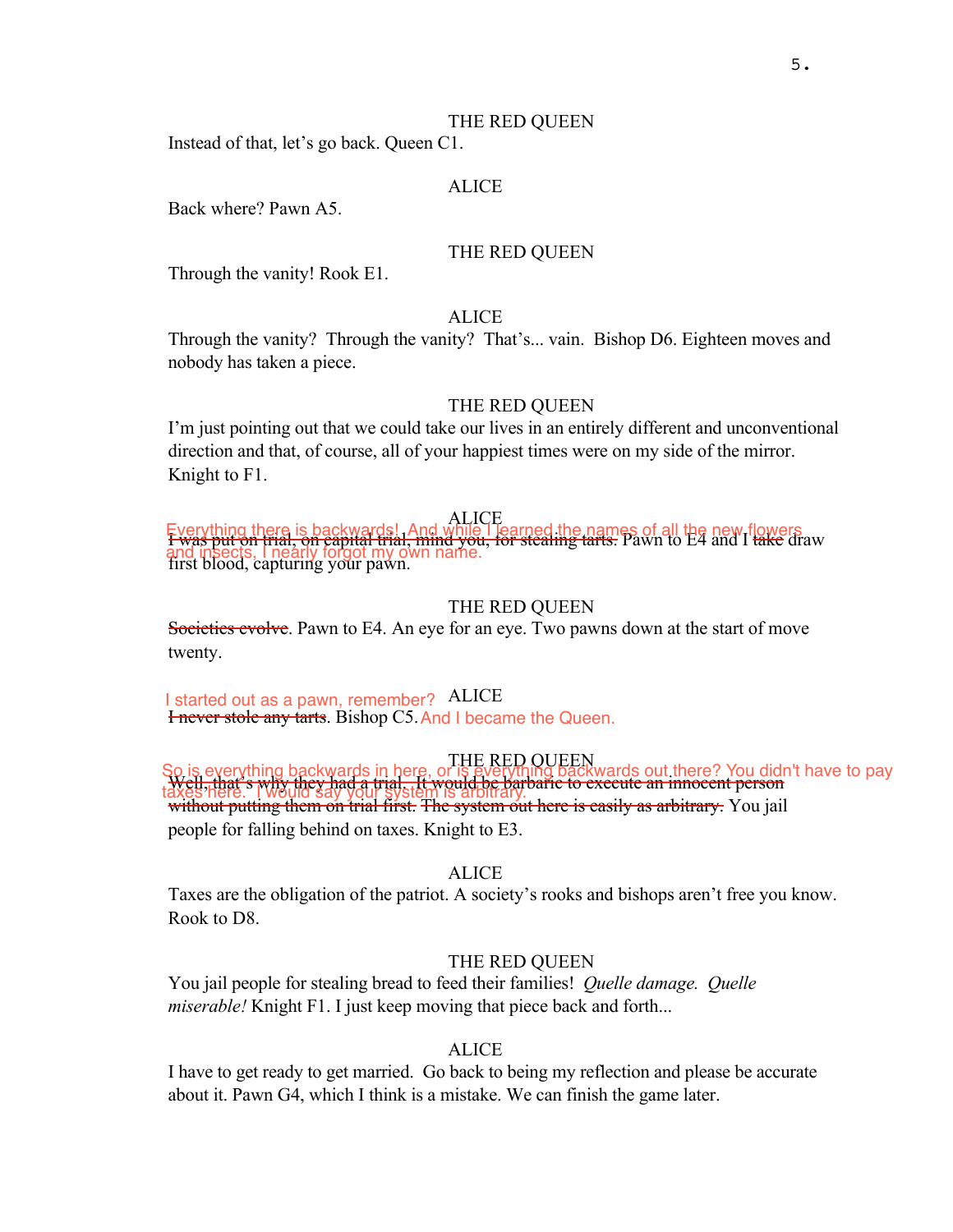## THE RED QUEEN

My pawn takes yours at G4. He cannot force you into this marriage any more than I forced you to move that pawn.

# **ALICE**

I'm not being forced into anything. Knight to G4, capturing your pawn, evening our score. I want to marry Ro-bear.

## THE RED QUEEN

But I don't! A French tax collector! *Quelle miserable* again! Why not just forget this whole bad idea and hop back into the vanity with me? Pawn F3, threatens your Knight.

# ALICE

My fleet knight captures yours at E3, the first major take of our scrimmage.

#### THE RED QUEEN

My knight takes yours at E3, now the bloodiest square on the board.

# ALICE

Not marry Ro-Bear? No, no, this has always been my problem, I'm too reflective. My bishop withdraws to E7.

## THE RED QUEEN

Reflective? Keep trotting down this bridal path and you'll wind up the unpopular dowager of a French tax collector in Britain. King H1. What will you do when there's nothing but a fat, balding, middle-aged tax collector in between you and a vicious jabberwock in a dark alley?

## **ALICE**

Ro-bear will pull out his audit book, snicker-snack! Look who's back in the game? Bishop to G5.

## THE RED QUEEN

You don't have to stay here and marry the French tax monkey. Trust me. Country houses all have termites. City houses have mice and prowlers. Besides, you're not the domestic type. Rook E2.

## **ALICE**

I am the domestic type. Pawn A4, sparking a new engagement.

#### THE RED QUEEN

You trip on cake. Pawn B4.

## ALICE

I just have a light constitution. Pawn F5. Now I am the aggressor.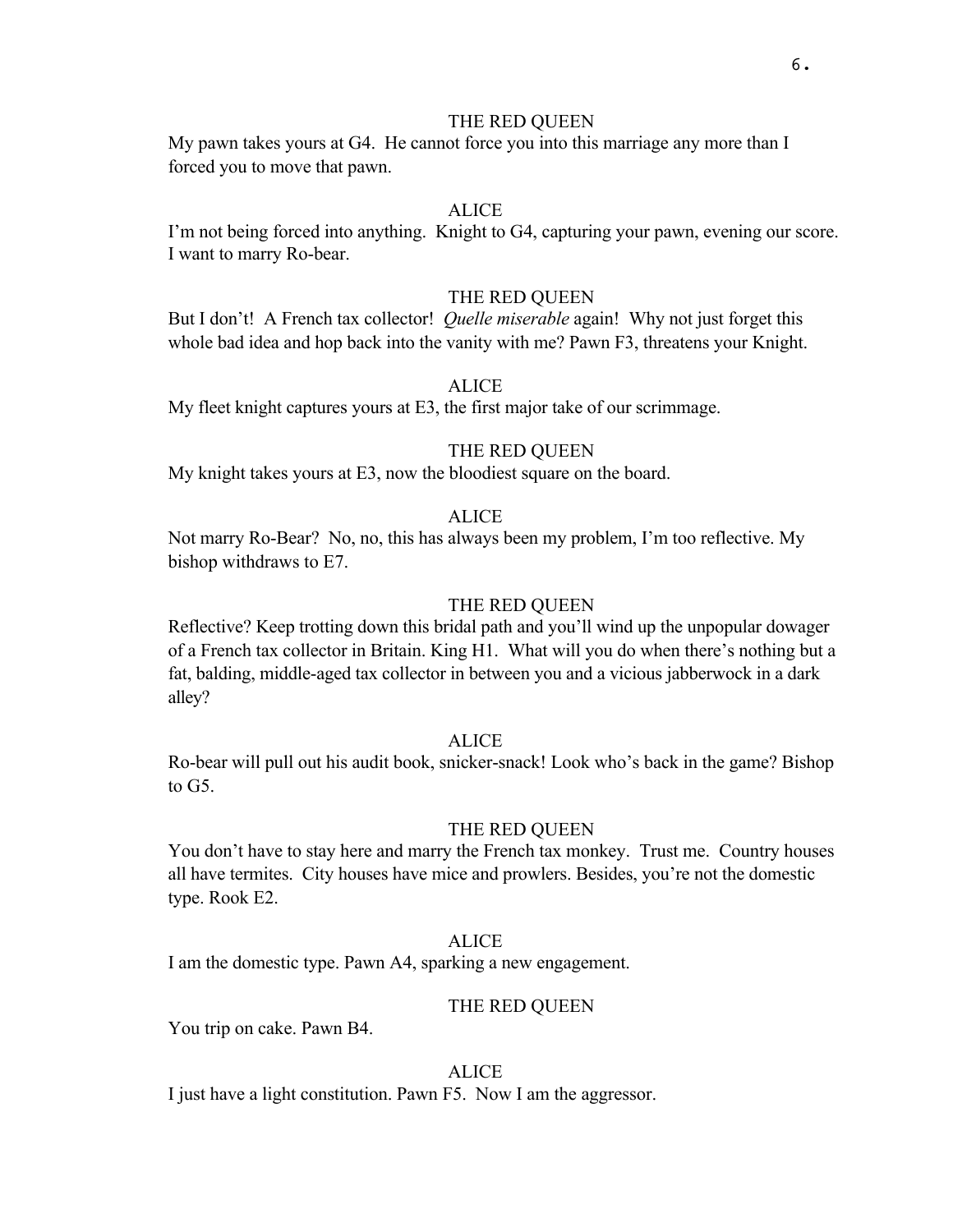## THE RED QUEEN

Here lies ALICE, wife of the tax collector, who nobody liked because, tax collector. I capture your pawn on F5.

# **ALICE**

But I won't die alone. Pawn E4. Your knight is pinned, you know. It's all that protects your Queen, which must be a special piece for you. Off with her head!

# THE RED QUEEN

I say that the French tax collector and his wife wind up first against the wall when the revolution comes. Pawn F4. Pressing my advantage, removing your pin.

# ALICE

The other bishop, yes the other one, takes your rook at E2!

## THE RED QUEEN

You need a cupcake. Pawn captures bishop at G5. You're not doing as well as you think.

## ALICE

I don't eat cupcakes anymore. Knight E5.

## THE RED QUEEN

You are too thin. It's unhealthy. Pawn G6.

#### ALICE

Bishop F3. I have not ingested a morsel in three days. I have been on a diet.

# THE RED QUEEN

Yet you can play chess, without a board. What a mind you have! Bishop C3. All you need are psychedelic cupcakes and you'll see the light.

## **ALICE**

I'm sure the game makes no actual sense. Queen to B5.

## THE RED QUEEN

But you enjoy playing. Queen F1. You can't help it. We could play together all the time, you know.

#### ALICE

My Queen captures yours at F1. I know you'll take mine with the next move so why don't we just say--

#### THE RED QUEEN

Rook takes your Queen at F1. We have knocked the most beautiful, valuable pieces right off the board, Alice.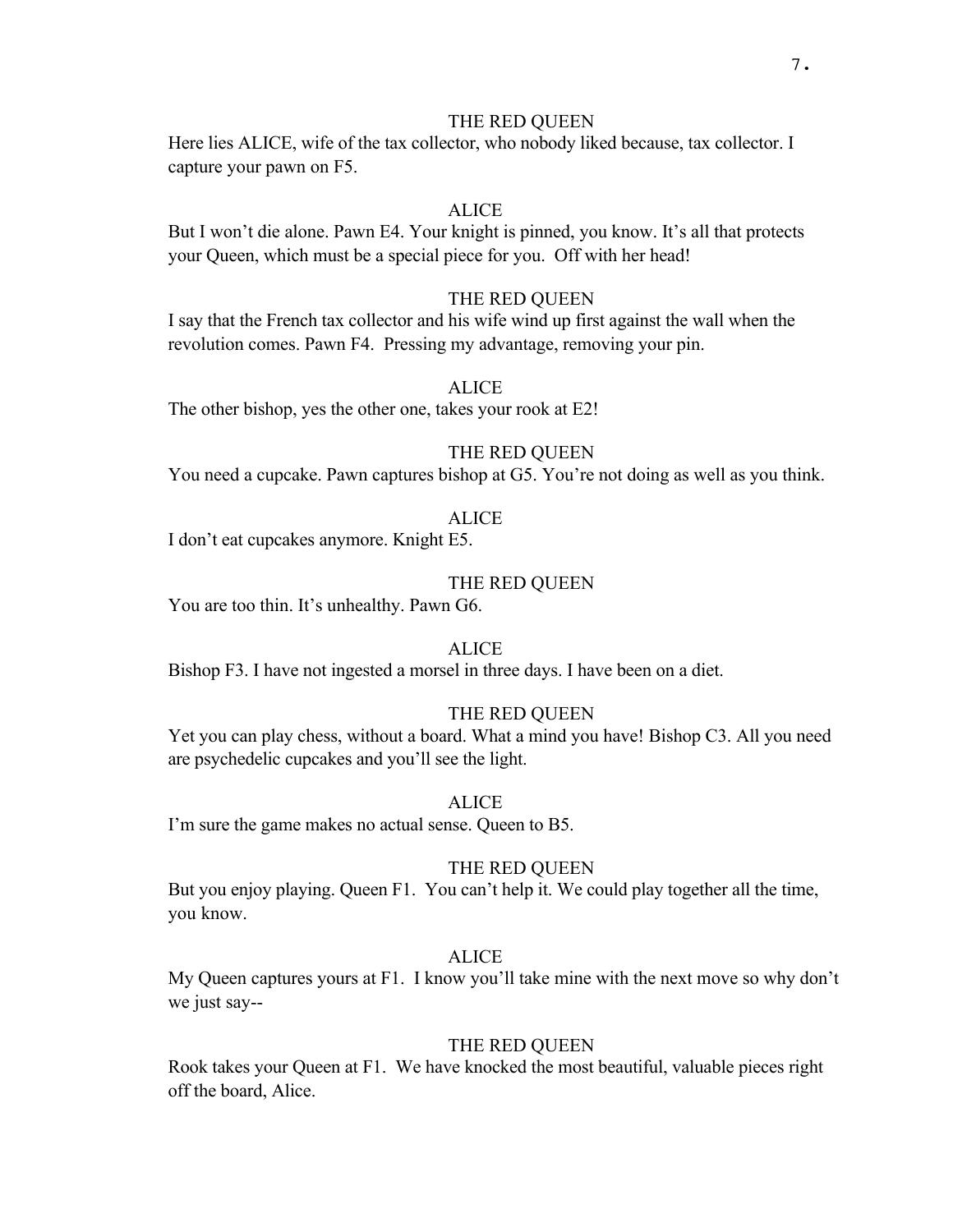We might be better off without them. Pawn to H5. Advancing towards promotion against its better judgment.

#### THE RED QUEEN

King G1. Ro-Bear play chess?

## **ALICE**

No, he hates losing. King F8.

#### THE RED QUEEN

Bishop H3. I also hate losing. But you never do, do you?

## **ALICE**

At chess? I can be pretty luck or clever, it's true. Like I have a talent from out of the deep blue. Pawn B5. He must keep moving forward, no matter what he sees ahead.

## THE RED QUEEN

King F2. That a girl who can do this with her mind, who can hold all of these thoughts, who can play chess against her own reflection would ever consider --

#### ALICE

King G7. This is all just hunger hallucinations. And you are not my reflection.

#### THE RED QUEEN

Pawn G4. And who am I?

#### **ALICE**

You know who you are, your highness. King H6. The King is to be protected but it can be a weapon as well, you know.

#### THE RED QUEEN

Rook G1. So you know that I am the Red Queen. When did you figure that out?

#### **ALICE**

The dress is a giveaway. You not looking like me is a giveaway. My pawn takes yours at G4. Another bloody square.

#### THE RED QUEEN

Why do you play? My bishop takes your pawn at G4. A square that will live in infamy. Why do you play?

## **ALICE**

My bishop takes yours at the accursed square, G4. There should be an inquiry. So much bloodshed in such a tiny space. Bishops and pawns red in tooth and claw.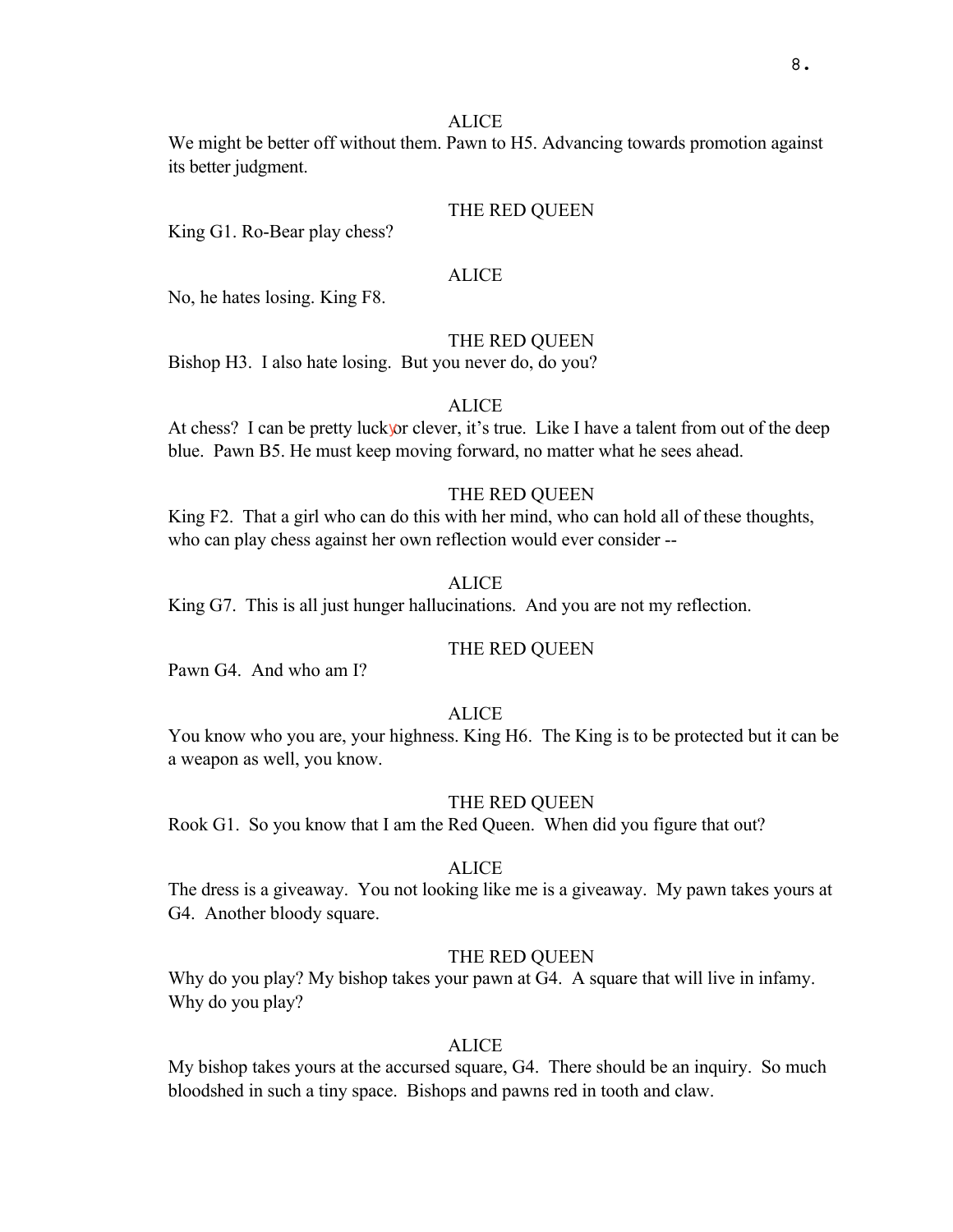# THE RED QUEEN

Why do you play? Knight to G4, capturing the bishop, checking your King!

**ALICE** I play to win! My Knight takes yours at G4, checking your King!

## THE RED QUEEN

Rook takes Knight at G4! Why, Alice? Why can't you pull yourself away from it?

## **ALICE**

Rook to D5. I cannot not play. My mind won't stop the game. Do I run my mind or does my mind run me? Why would I play chess with a mortal enemy?

#### THE RED QUEEN

Pawn to F6. A bit of a letdown after all of that activity.

# **ALICE**

Rook to D1, to control the middle and bottom files.

## THE RED QUEEN

Pawn to G7 to advance. Within three moves, one or another of my pawns will be promoted to Queen and your diminished forces will stand no chance.

> The THE RED QUEEN opens the vanity and pulls out a very special cupcake. ALICE examines it.

# ALICE

"Eat me"

THE RED QUEEN

Well?

#### ALICE

Gluten.

#### THE RED QUEEN

What about the game?

ALICE There are expectations. The mimes must be paid. There's a fifer. There's Ro-bear.

#### THE RED QUEEN

It's just a cupcake.